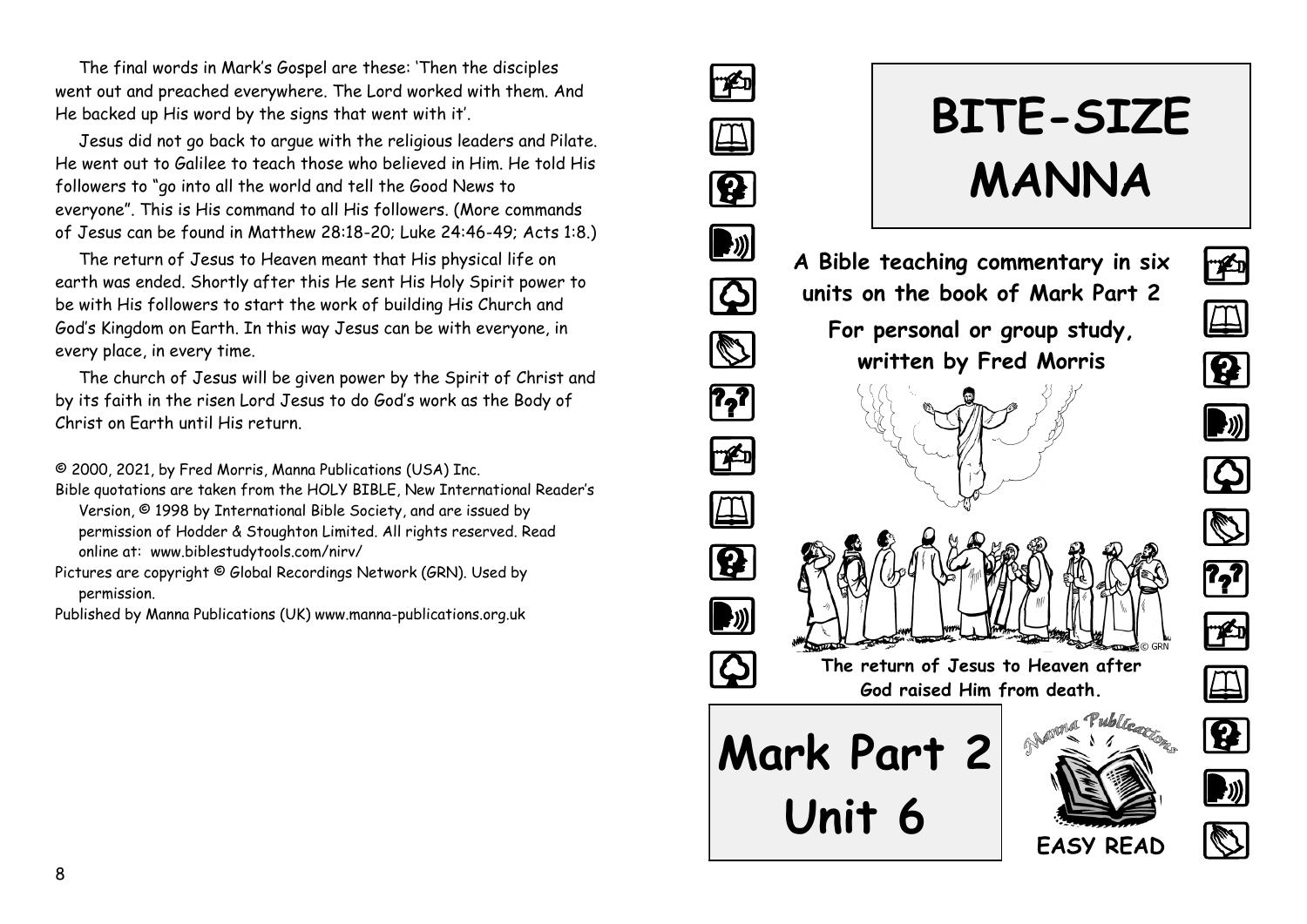# **Unit 6: Chapters 15:21 to 16:20. The Crucifixion of Jesus**

The Roman soldiers put the cross on the shoulders of Jesus and made Him carry it. Then they took a man in the street and made him carry the cross for Jesus the Son of God.

They came to the Place of the Skull, and there they crucified Jesus by nailing Him to the cross of wood.

The soldiers mocked and sneered at Him and offered Him vinegar to drink.

"Let us not tear His robe," one said. "Let us cast lots to see who will get it". The robe was 'woven in one piece from top to bottom'.

The Old Testament psalmist prophesied, "They divided My garments among them and cast lots for My clothing".

They crucified Jesus at nine in the morning and wrote a message on the cross, "The King of the Jews".

They waited for Jesus to die. While they watched, He prayed for them on the cross, "Father, forgive them, for they do not know what they are doing".

There were other people watching the crucifixion:

- the crowd;
- Simon, who carried the cross for Jesus;
- the disciples;
- the women who mourned for Him;
- the men who were crucified near Him, prophesied in the Old Testament.

Jesus said to the women, "Daughters of Jerusalem, do not weep for Me; weep for yourselves and for your children".

People who passed near the cross shook their heads and said, "Save Yourself! Come down … if You are the Son of God". The religious leaders mocked Jesus and so did the other prisoners.

After He had said this, He showed them the wounds in His hands and His side. The disciples were full of joy when they saw the Lord.

Meanwhile the religious leaders bribed the Roman guards to tell everyone that the body of Jesus had been stolen by the disciples.

## **What Jesus Said before He Returned to Heaven**

After the resurrection of Jesus, the eleven disciples went to Galilee as Jesus and the angel had told them. These are the last teachings of Jesus:

- 1. He told them, "All authority in Heaven and on Earth has been given to Me".
- 2. "Go into all the world. Preach the Good News to everyone".
- 3. "Baptise believers in the name of the Father and the Son and the Holy Spirit".
- 4. Teach the things that Jesus taught.
- 5. Jesus promised to be with His people at all times.
- 6. Those who believe in Jesus will be saved; anyone who does not believe will be condemned for their sins.
- 7. Those who believe in Jesus will do great miracles and be able to speak in unknown languages. "In My name, they will drive out demons".
- 8. Everything written about Jesus in the Old Testament books of Moses, the prophets and the Psalms must come true.
- 9. His followers will tell people about Jesus urging them to turn away from their sins and be forgiven.
- 10.People from every nation will hear about repentance and the forgiveness of sins in the name of Jesus.
- 11. This work will begin in Jerusalem.
- 12.The disciples had to wait until God sent them His Holy Spirit power from Heaven.

When the Lord finished speaking to them, He was taken up into Heaven. He sat down at the right hand of God, His Father.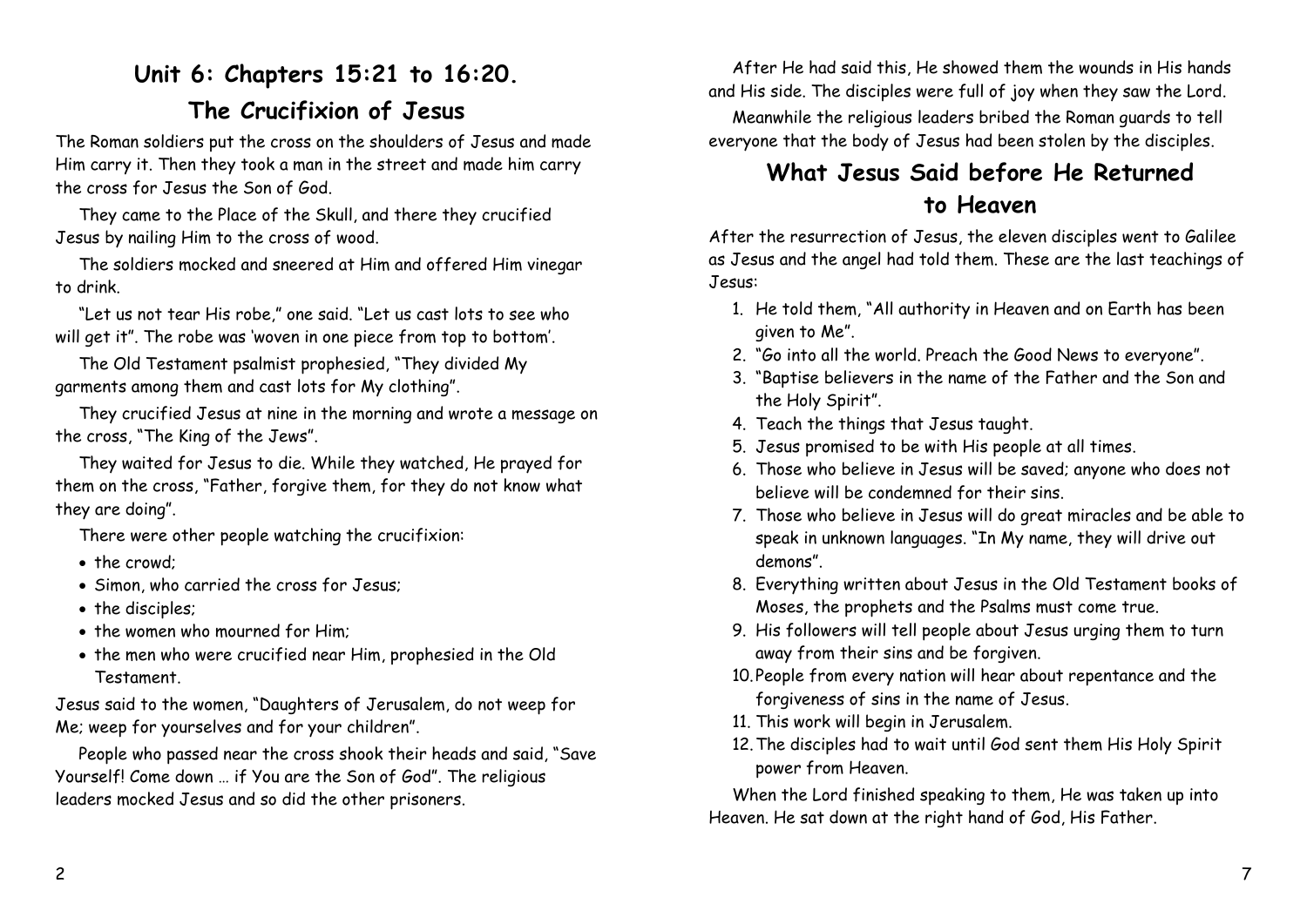them on the dead body of Jesus. It was the day after the Jewish Sabbath.

As they went to the tomb they asked each other, "Who will roll the stone away from the entrance of the tomb?" The stone was large and heavy, but they found it had been moved. An angel of God had done it.

A young man dressed in white was sitting in the tomb on the right. "Do not be afraid," he said to them. "I know you are looking for Jesus … He is not here. He is risen! … See the place where they had put him". "Go quickly! Tell His disciples He has risen from the dead".

The angel especially mentioned Peter, who had denied Jesus three times. The angel then said that Jesus would go to Galilee to meet the disciples. "It will be just as He told you".

The women ran from the tomb, saying nothing to anyone. They were afraid yet full of joy. When they got back to the city, they told the eleven disciples and the others, but they did not believe the women.

#### **Jesus Meets His Followers**

Peter and John ran to the tomb. John got there first. He looked in and saw the strips of linen, but he did not go in. Peter went into the tomb first. He saw the strips of linen and also the burial cloth that had been round Jesus. The cloth was folded by itself. When they saw this, they realised that Jesus had risen from death!

Mary Magdalene went back to the tomb and stood outside crying. Then she saw a man she thought was the gardener. "They have taken my Lord away", she said. "I do not know where they have put Him".

Then Jesus said her name, "Mary". She knew that voice! She knelt down before Him and worshipped Him, holding onto His feet.

"Do not hold onto Me," He said to her. "I have not yet returned to the Father".

Mary Magdalene hurried back to tell the disciples.

That evening, the disciples were in the upper room. The doors were locked because they were afraid of the Jewish leaders. Jesus came and stood among them and said, "Peace be with you."

Mary the mother of Jesus stood near the cross with His aunt and Mary Magdalene. When Jesus saw these faithful women, He said to His mother, "Dear woman, here is your son." He said to His disciple John, "Here is your mother". John took Mary to his own home to care for her. By this time Mary was a widow.

Two robbers also hung on crosses, one on each side of the cross of Jesus. One said, "Aren't you the Christ? Save yourself! Save us!"

This upset the other criminal. He rebuked him saying, "Do you not fear God, since you are under the same sentence? We are punished fairly, for we are getting what our actions deserve, but this man has done nothing wrong".

He turned to Jesus, "Remember me," he begged, "when You come into Your Kingdom".

Jesus forgave him and said, "What I am telling you is true. Today you will be with Me in Paradise".

#### **The Miracles at the Crucifixion**

Jesus cried out to God, His Father. "My God, my God, why have you deserted me?" Jesus felt abandoned by God. This was part of His suffering on the cross. With a loud cry, He took His last breath.

When Jesus died, God gave many great signs:

- Darkness at midday. It lasted for three hours. The sun did not leave the sky, but a shadow fell upon the earth. (This three-hour darkness even reached to Rome, hundreds of miles away, as recorded by a Roman historian.)
- The Temple curtain was torn from top to bottom. The message was plain. People could then enter the most holy place and come straight to God, because of the sacrifice of Jesus. We no longer need a High Priest to ask God to forgive our sins. Jesus is our High Priest. Through His blood and His death, we can now come to God in the name of Jesus.
- The earthquake. 'The earth shook and the rocks split'. God shook the earth with His great power.